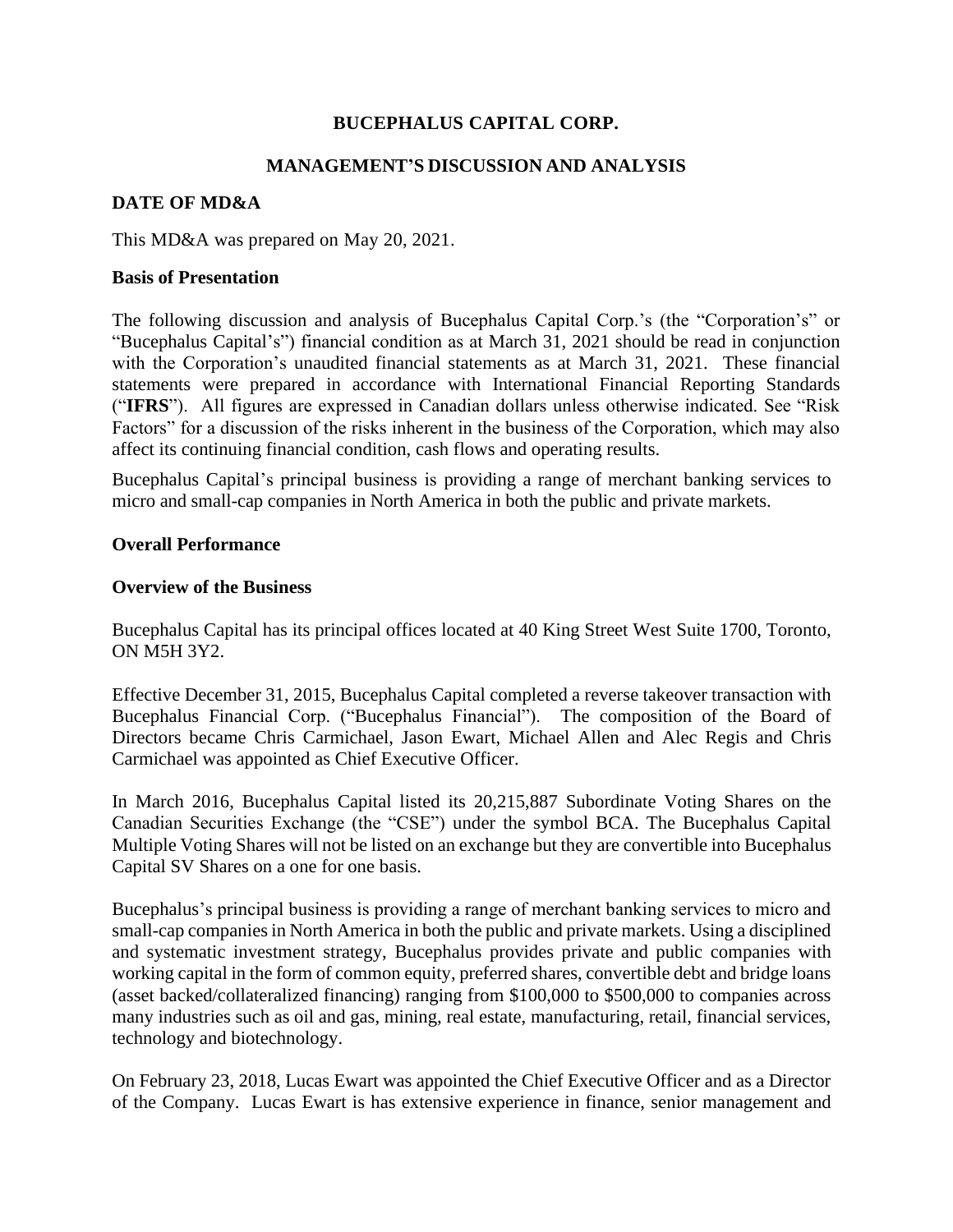corporate development of public and private companies. He has served as Chairman, CEO as well as Chief Restructuring Officer of numerous companies on an international scale having worked in Canada, USA, Australia, Mexico, and South East Asia (Hong Kong, Singapore, Philippines and China). In addition he served as a Principal to GC-Global Capital Corp. for 10 years which specialized in securitized bridge loans.

On April 22, 2019, the Company announced that it had changed its name to Bucephalus Capital Corp. after receiving shareholder approval at its Annual and Special Meeting held on June 12, 2018.

On March 2, 2021, the Company appointed John A. McMahon to serve as Chairman and Chief Executive Officer and the addition of Tim Diamond to the Board. The Company also sold its ownership in Marathon Mortgage Corp. ("MMC") for \$670,000. In 2019, the Company adjusted the fair value of its MMC shares to \$Nil.

On March 19, 2021, the Company closed a \$1,250,000 private placement financing at a price of \$0.05 per unit with each unit consisting of one subordinate voting share ("SVS") and one warrant. Each warrant converts into one SVS at a price of \$0.25 with an expiry date of thirty six months.

On April 23, 2021, the Company closed a \$1,500,000 private placement financing at a price of \$0.15 per unit with each unit consisting of one subordinate voting share ("SVS") and one warrant. Each warrant converts into one SVS at a price of \$0.25 with an expiry date of thirty six months.

April 28, 2021, the Company announced that it has entered into a service agreement with Ninepoint Partners ("Ninepoint") through its Ninepoint Digital Asset Group division. Through this partnership, Ninepoint will provide Bucephalus ongoing marketing and strategic advice, assist with the corporate development of planned investment opportunities and provide introductions to certain parties that may further the business of the corporation. Ninepoint is among the largest independent asset management firms in Canada, with over \$8 billion in assets under management and institutional contracts. Ninepoint manages unique alternative investment solutions that offer investors the benefits of better diversification. It manages investment strategies that are uncorrelated from traditional asset classes, such as equities and bonds, with the goal of lowering overall portfolio risk. In consideration for services, Ninepoint will paid a \$25,000 per month advisory fee and be issued 5,000,000 performance warrants exercisable at a price of \$0.35 to purchase common shares of the Company for a period expiring on the earlier of 3 years or a date that is 90 days after Ninepoint ceases to provide services to the Company.

On April 28, 2021, the Company announces the entering into of a non-binding letter of intent to acquire a 100% interest in Layer2 Blockchain Inc., a company which manages capital, technology and infrastructure in the decentralized finance (DeFi) cryptocurrency sector, with a focus on scalable layer two DeFi protocols. Layer2 is led by Andrew Young, Jake Hannah and Julian Wilson, a seasoned team of blockchain and DeFi entrepreneurs with a proven track record as investors, technologists, and business builders in this emerging industry, having successfully launched a top DeFi protocol. (the "Proposed Transaction"). The Proposed Transaction is subject to the parties completing its respective due diligence and negotiating and entering into a definitive agreement and other ancillary documents necessary to complete the Proposed Transaction.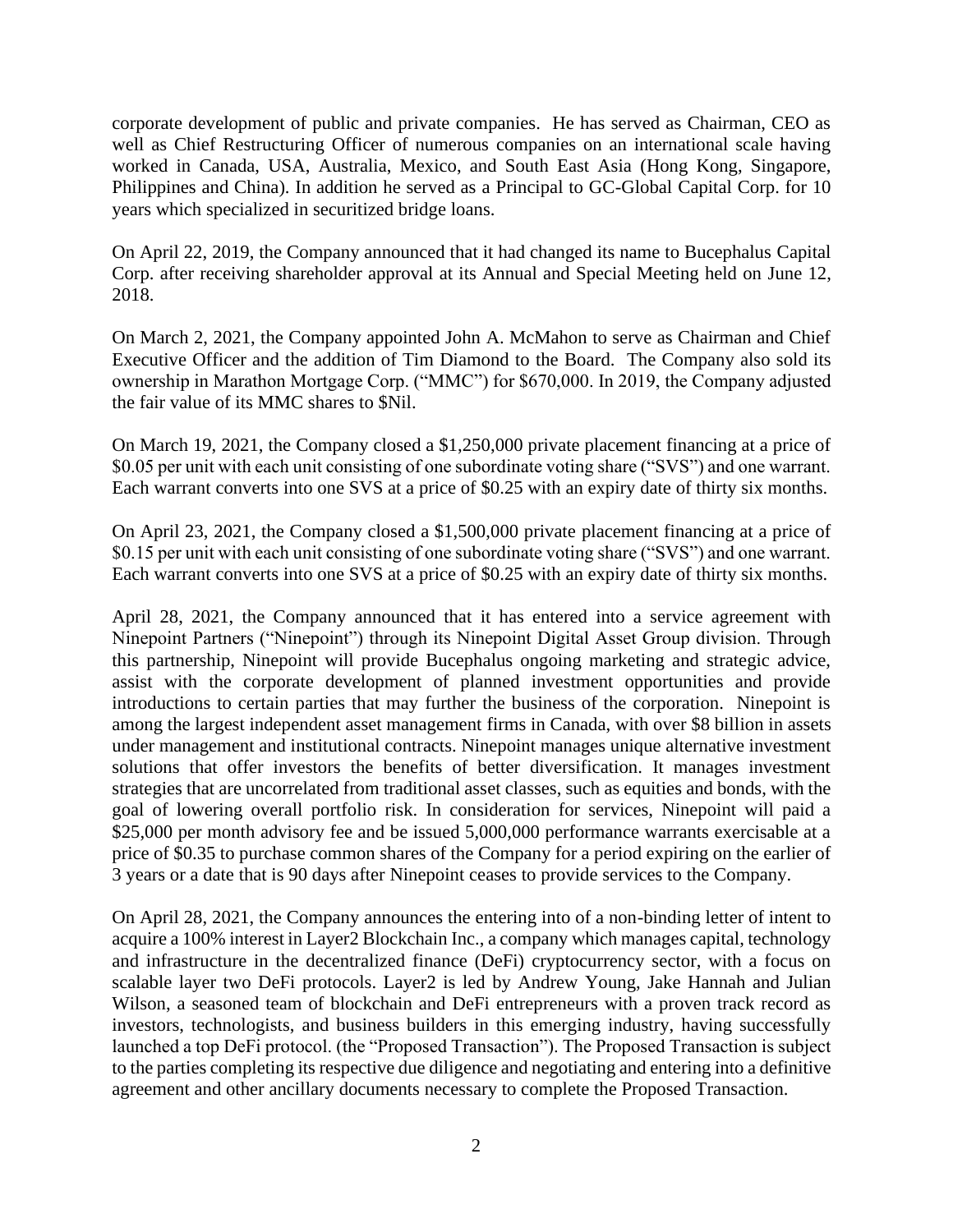As of March 31, 2021, Bucephalus had cash of \$1,123,081 (Dec 31, 2020 - \$18,424), bridge loans of \$114,512 (Dec 31, 2020 - \$36,020) with associated accrued interest receivable of \$26,077 (Dec 31, 2020 - \$24,811), accounts receivable of \$26,077 (Dec 31, 2020 - \$17,653) and portfolio investments of \$206,403 (Dec 31, 2020 - \$258,866).

Bucephalus Capital's philosophy and strategy is to follow a disciplined and systematic approach to investment and be guided by four core principles which will be applied consistently across all industries:

- Capital Preservation;
- Secure Generation of Income;
- Risk Management; and
- Shareholder Value.
- (1) Capital Preservation: This principle is at the core of Bucephalus Capital's investment guidelines. Bucephalus Capital secures its bridge loans through a variety of instruments, including by taking a first charge on company assets and marketable securities and/or guarantees, which generally provide Bucephalus Capital with two to three times asset coverage.
- (2) Secure Generation of Income: Investments that provide cash flows in the form of dividends, interest payments and/or distributions will be a factor in each of Bucephalus Capital's investment requirements. Bucephalus Capital's goal is to have the ability to payout a dividend to its shareholders on an annual basis.
- (3) Risk Management: Bucephalus Capital's management will take on an active role in each of its investments by requiring Bucephalus Capital Board representation as well as weekly reporting of an investee company's operations.
- (4) Shareholder Value: The principal driver of Bucephalus Capital's corporate initiatives and investment decisions is the objective of creating and enhancing long-term value for its shareholders.

The Corporation supplements its active investment business by making investments with its unallocated cash in a diversified portfolio of high-yielding marketable securities such as bonds, preferred shares and royalty and income trusts, thus increasing its overall yield. Bucephalus Capital seeks to maximize income and preserve capital with these investments. Investment of Bucephalus Capital's funds are chosen on a fundamental basis with emphasis on the track record of management and quality of assets as well as competitive and sustainable business advantages.

Bucephalus Capital works with management of operating companies in order to create and enhance value for businesses in which Bucephalus Capital assumes a position. These activities include equity financings, developing mergers and acquisitions, providing operational management support and structuring and negotiating debt and equity placements. Bucephalus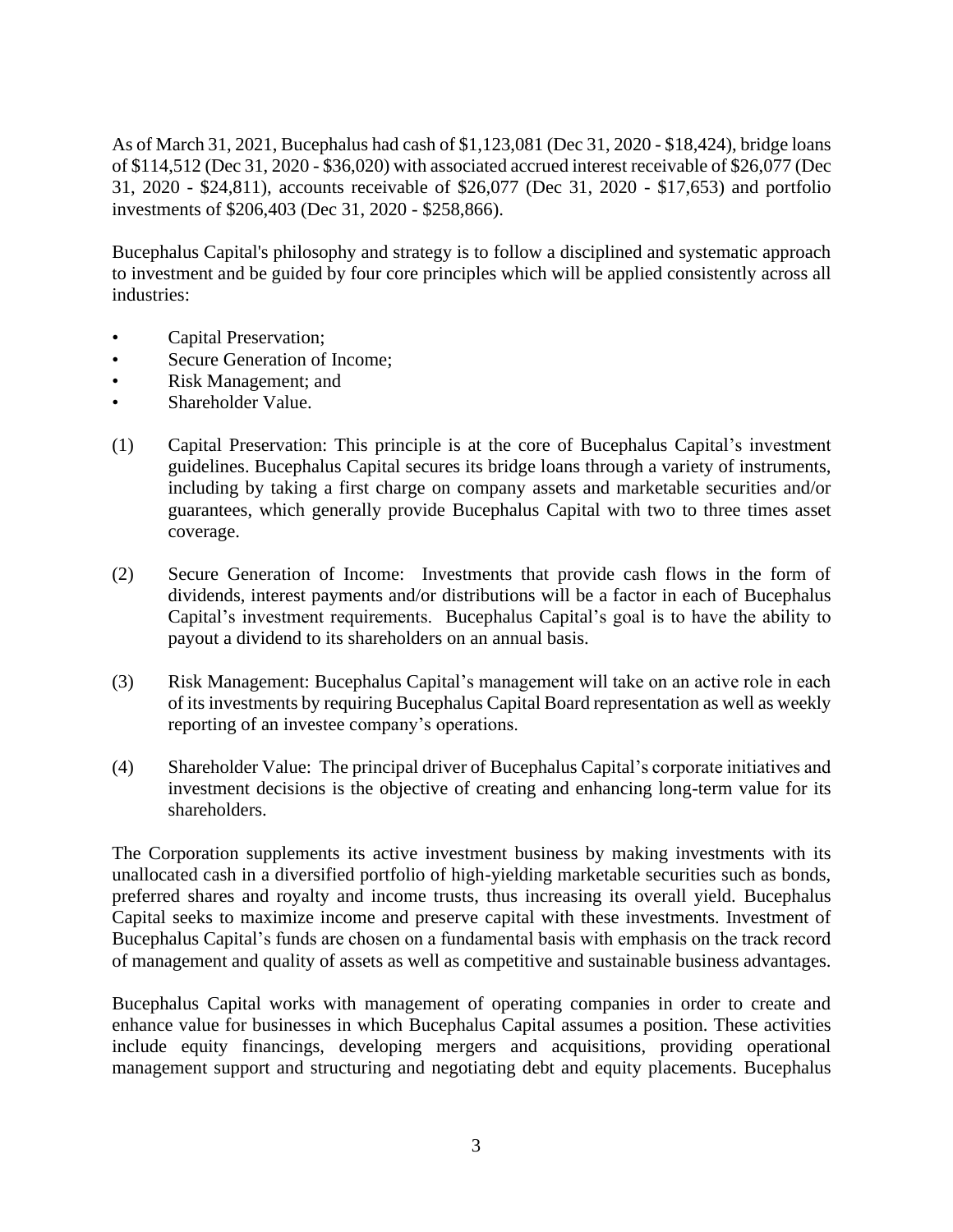Capital may also acquire positions in private companies at valuations that incorporate conservative earnings multiples and stable cash flows.

## **Loan Portfolio**

As at March 31, 2021, Bucephalus Capital has three (Dec 31, 2020 – two) bridge loans outstanding for a total of \$114,512 (Dec 31, 2020 - \$86,615) with accumulated interest and fees of \$26,077 (Dec 31, 2020 - \$31,058). The interest rate for the loans held in 2021 is between prime and 12% (Dec 31, 2020 – 12%).

## **Investment Portfolio**

As at March 31, 2021, Bucephalus Capital owned common shares of companies with a value of \$206,403 (December 31, 2020 - \$258,866).

During the three months ended March 31, 2021, the Company incurred change in the value of portfolio investments of \$693,508 (March 31, 2020 – (\$8,977)) due to the sale of the Company's ownership of its Marathon Mortgage Corp.

# **Operating Results as at March 31, 2021**

### *Revenues*

For the quarter ended March 31, 2021, Bucephalus Capital had interest income on its bridge loans of \$2,684 (March 31, 2020 - \$4,311), change in value of portfolio investment of \$693,508 (March 31, 2020 – (8,977)), a foreign exchange loss of \$618 (March 31, 2020 – gain of \$9,213) dividend income of \$Nil (March 31, 2020 - \$439) and a discount on note for (\$71,074) (March 31, 2020 - \$Nil) for total revenue of \$624,500 (March 31, 2020 – \$4,986).

### *Expenses*

Bucephalus Capital incurred \$14,455 (March 31, 2020 - \$4,000) for audit and legal costs, \$20,000 (March 31, 2020 - \$Nil) in promotional fees, \$7,607 (March 31, 2020 - \$5,147) in filing fees, \$180,000 in consulting fees (March 31, 2020 - \$69,000) for fees to the Company's CEO, CFO and consultants, \$28,071 (March 31, 2020 - \$Nil) in salaries, \$248,780 (March 31, 2020 - \$Nil) in stock based compensation and \$163 (March 31, 2020 - \$367) in office expenses for total expenses of \$499,076 (March 31, 2020 - \$78,514). The Company anticipates higher fees, filing fees, legal fees, promotional fees, salaries and office expenditures in 2021.

Net income (loss) for the period was \$125,424 (March 31, 2020 – (\$73,528)) or \$0.00 per share (March 31,  $2020 - (0.00)$ ).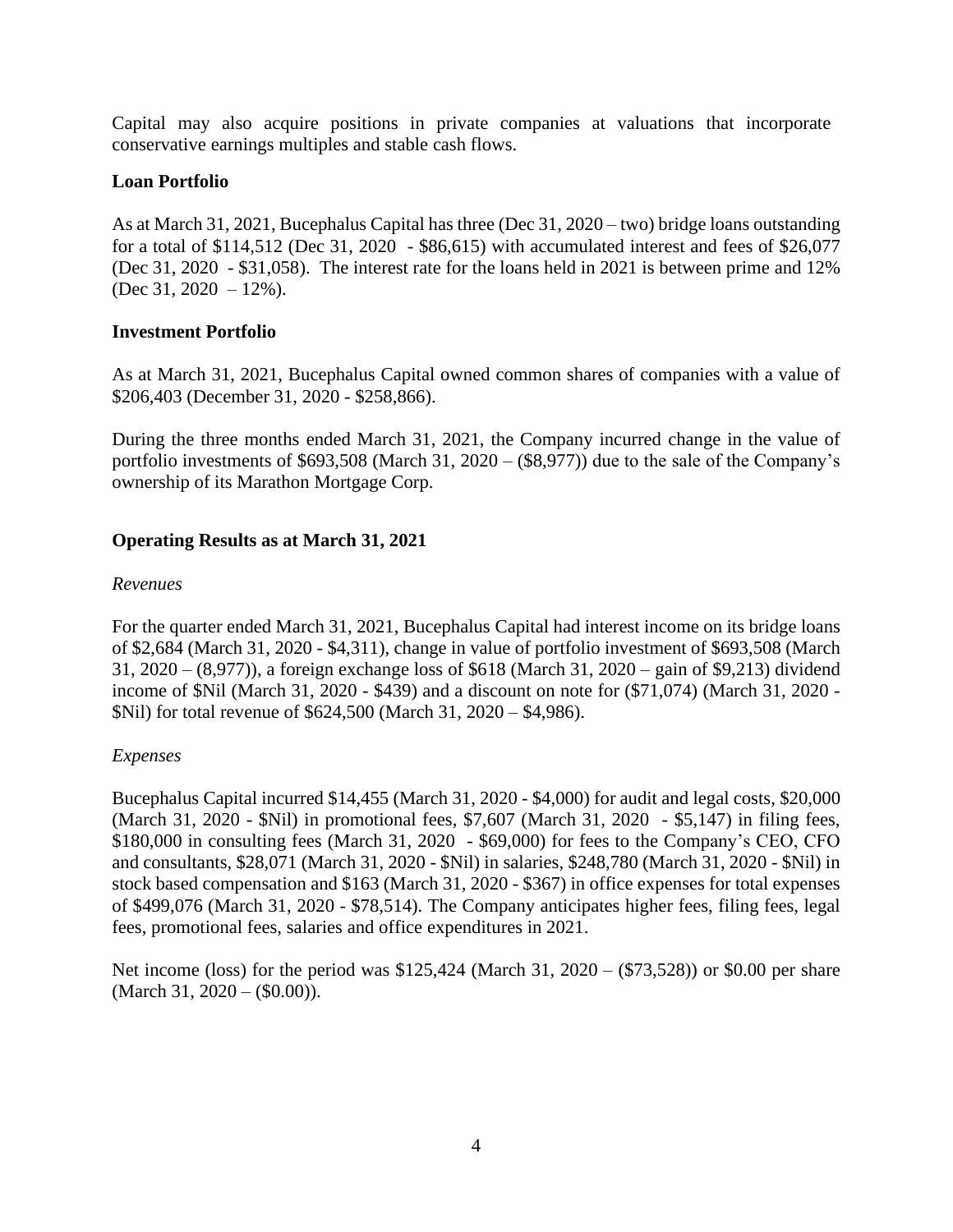## **Summary of Quarterly Results**

| For the quarters ended                            | <b>Mar 31/21</b>         | Dec 31/20                         | <b>Sept 30/20</b> |                           | <b>Jun 30/20</b> |
|---------------------------------------------------|--------------------------|-----------------------------------|-------------------|---------------------------|------------------|
| Total revenue<br>Net income (loss) for the period | \$<br>624,500<br>125,424 | \$<br>$(60,305)$ \$<br>(142, 214) | 1,207<br>(77,529) | $\boldsymbol{\mathsf{S}}$ | 646<br>(82,062)  |
| Net income (loss) per share $(1)$                 | \$<br>0.00               | \$<br>(0.01)                      | \$<br>(0.00)      | \$                        | (0.00)           |
|                                                   |                          |                                   |                   |                           |                  |
| For the quarters ended                            | <b>Mar 31/20</b>         | Dec 31/19                         | <b>Sept 30/19</b> |                           | <b>Jun 30/19</b> |
| Total revenue                                     | \$<br>4,986              | \$<br>$(867,747)$ \$              | (56,300)          | $\boldsymbol{\mathsf{S}}$ | (35, 426)        |
| Net income (loss) for the period                  | (73,528)                 | (972, 372)                        | (139,678)         |                           | (129,679)        |
| Net income (loss) per share $(1)$                 | \$<br>(0.00)             | \$<br>(0.04)                      | \$<br>(0.005)     | \$                        | (0.005)          |

**(1)** Net income (loss) per share has been calculated using the weighted average number of common shares during each period. Diluted income (loss) per share was not calculated as it would be anti-dilutive.

### **Liquidity**

As at March 31, 2021, Bucephalus had \$1,123,081 (December 31, 2020 - \$18,424) in cash and short-term investments. The Corporation had working capital of \$1,373,244 (December 31, 2020  $-$  (\$173,841)).

Management is not aware of any trends or expected fluctuations that would create any liquidity deficiencies. The Corporation believes that cash flow from continuing operations and existing cash resources will be sufficient to meet the Bucephalus's short-term requirements, as well as ongoing operations, and will be able to generate sufficient capital to support the Corporation's operations in the long-term. However, Bucephalus may procure debt or equity financing from time to time to fund its operations.

### **Capital Resources**

Management is not aware of any significant commitments or expected fluctuations with respect to its capital resources at the date of its financial statements.

### **Off-balance Sheet Arrangements**

There are no off-balance sheet arrangements.

### **Subsequent Events**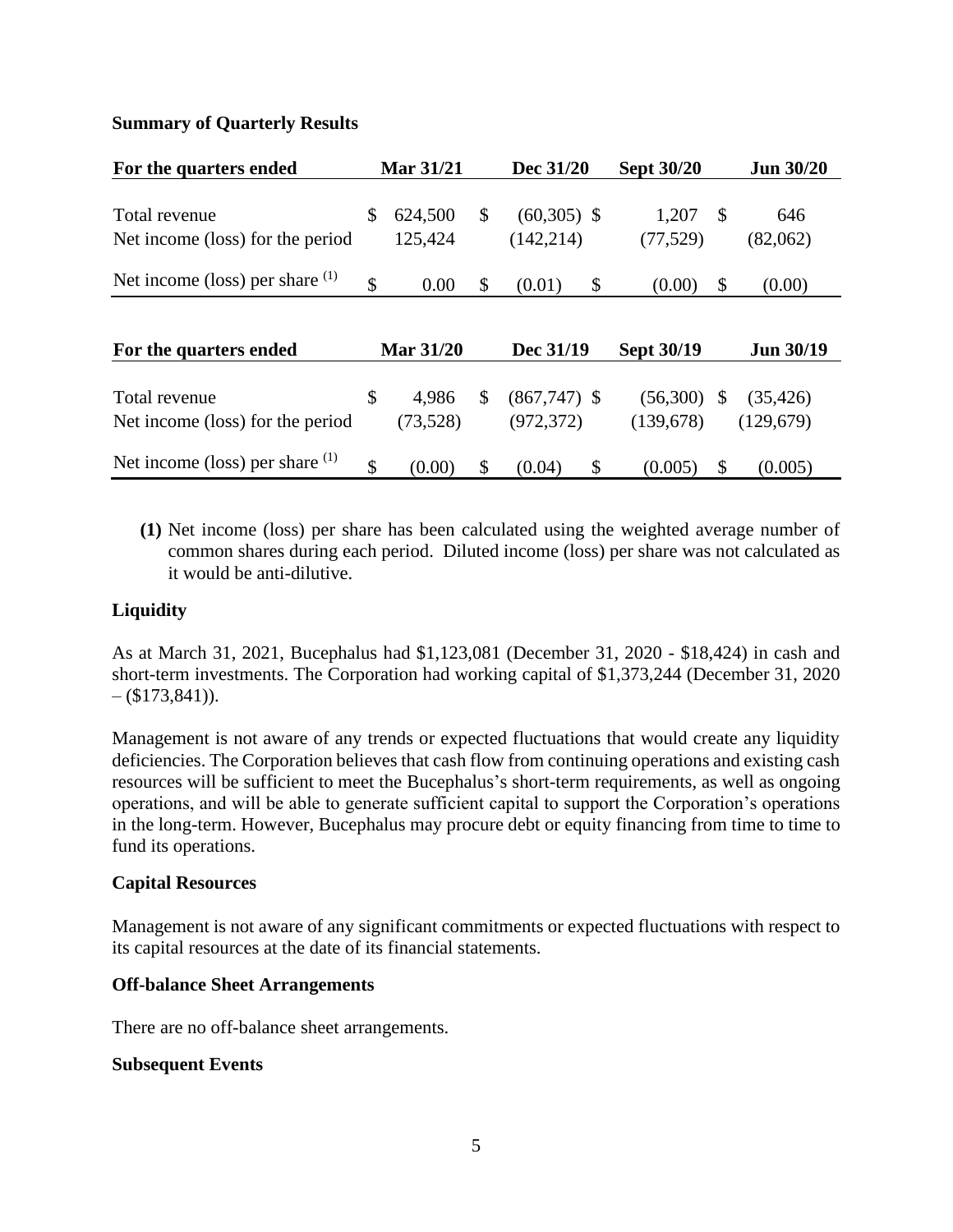On April 23, 2021, the Company closed a non-brokered private placement issuing 9,999,999 units at a price of \$0.15 per Unit for gross proceeds of \$1,500,000. Each Unit consisted of one subordinated voting common share of the Company and one Common Share purchase warrant. Each full warrant entitles the holder to acquire one additional Common Share for a period of thirtysix months expiring on April 23, 2024 at an exercise price of \$0.25. Finder's fees of \$61,220 were paid and 491,466 finders warrants entitling certain eligible persons to acquire a Unit exercisable at a price of \$0.25 for a period of thirty-six months from closing were issued in relation to the Private Placement. All securities issued under the Private Placement are subject to a four month hold period in accordance with applicable securities laws.

On April 27, 2021, the Company entered into a service agreement with Ninepoint Partners GP Inc. who will receive a \$25,000 per month advisory fee and were issued 5,000,000 performance warrants exercisable at a price of \$0.35 to purchase common shares of the Company for a period expiring on the earlier of 3 years or a date that is 90 days after the advisory ceases to provide services to the Company.

On April 27, 2021, the Company entered into of a non-binding letter of intent to acquire a 100% interest in Layer2 Blockchain Inc., a company which manages capital, technology, and infrastructure in the decentralized finance (DeFi) cryptocurrency sector, with a focus on scalable layer two DeFi protocols.

On April 28, 2021, the Company granted an aggregate of 2,150,000 options to purchase common shares of the Company exercisable at a price of \$0.42 per share for a period of 3 years to directors, officers and consultants of the Company.

### **Transactions with Related Parties**

During 2018, the Company loaned US\$303,000 to a company who has a common director with the Company. As at March 31, 2021 the remaining principal amount of the loan is US\$129,029 or C\$162,254 (December 31, 2020 - C\$164,280). US\$105,000 or C\$132,038 (December 31, 2020 - C\$133,686) was syndicated to other lenders and therefore the net amount of the loan to the Company is US\$24,029 or C\$30,216 (December 31, 2020 - C\$30,594). As at March 31, 2021 a net amount of C\$11,920 (December 31, 2020 - C\$8,768) in interest has been accrued.

Compensation of key management personnel

The remuneration expense of directors and other members of key management personnel during the three months ended March 31, 2021 and 2020 as follows:

|                          | <b>Mar 31,</b> | <b>Mar 31,</b> |  |
|--------------------------|----------------|----------------|--|
|                          | 2021           | 2020           |  |
| Salaries and benefits    | 161,500        | 24,000         |  |
| Share based compensation | 71,080         | -              |  |
|                          | 232,580        | 24,000         |  |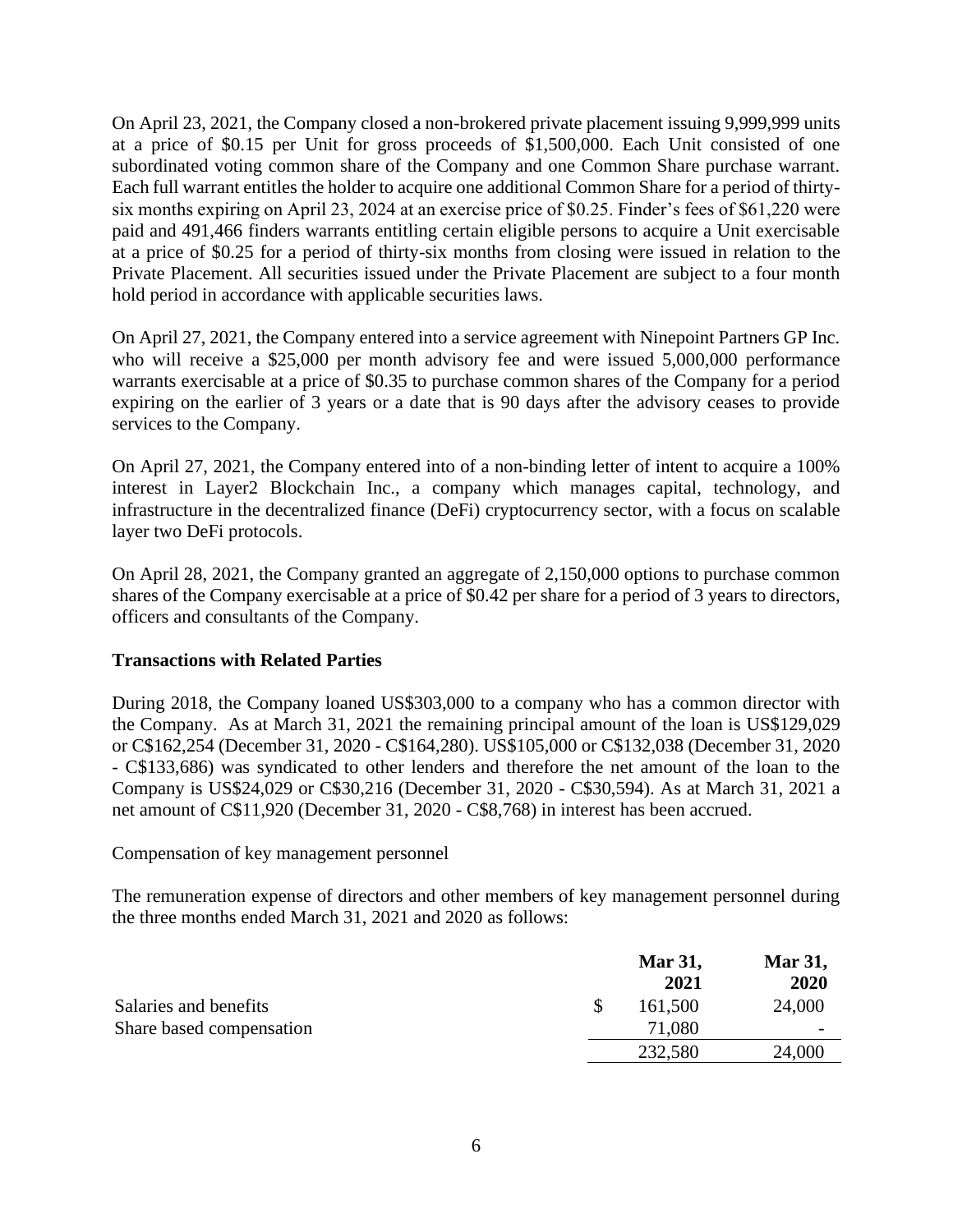## **Proposed Transactions**

There were no proposed transactions as at the date of the Corporation's financial statements.

## **Critical Accounting Estimates**

The preparation of these consolidated financial statements in accordance with IFRS requires management to make estimates and assumptions that affect the reported amounts of assets and liabilities and disclosure of contingent liabilities at the date of the consolidated financial statements and the reported amount of revenues and expenses during the year. Financial statement items subject to significant management judgment include:

Credit losses – Management exercises judgement to determine the expected credit losses on loans  $(note 3 (B)).$ 

Valuation of portfolio investments – Where investments are not traded in an active market, management exercises judgement to determine the fair value of these assets. These assumptions include observation of recent private sales on the underlying securities (if available) and estimating the inputs to the the Black-Scholes option pricing model (note 3 (B)).

The Black-Scholes option pricing model is used to determine the fair value of the share-based payments and utilizes subjective assumptions such as expected price volatility and expected life of the option. Discrepancies in these input assumptions can significantly affect the fair value estimate (note 3 (H)).

While management believes that the estimates and assumptions are reasonable, actual results may differ materially from those estimates.

### **Changes in Accounting Policies**

# **IFRS 16,** *Leases*

IFRS 16 – Leases introduces a single lessee accounting model and requires a lessee to recognize assets and liabilities for all leases with a term of more than twelve months, unless the underlying asset is of low value. A lessee is required to recognize a right-of-use asset representing its right to use the underlying asset and a lease liability representing its obligation to make lease payments. The adoption of this standard effective January 1, 2019 did not materially impact the financial statements.

### **Risks and Uncertainties**

### Risk Management

The success of Bucephalus is dependent upon its ability to assess and manage all forms of risk that affect its operations. Like other financial institutions, Bucephalus is exposed to many factors that could adversely affect its business, financial conditions or operating results. Developing policies and procedures to identify risk and the implementation of appropriate risk management policies and procedures is the responsibility of senior management and the Bucephalus. The Bucephalus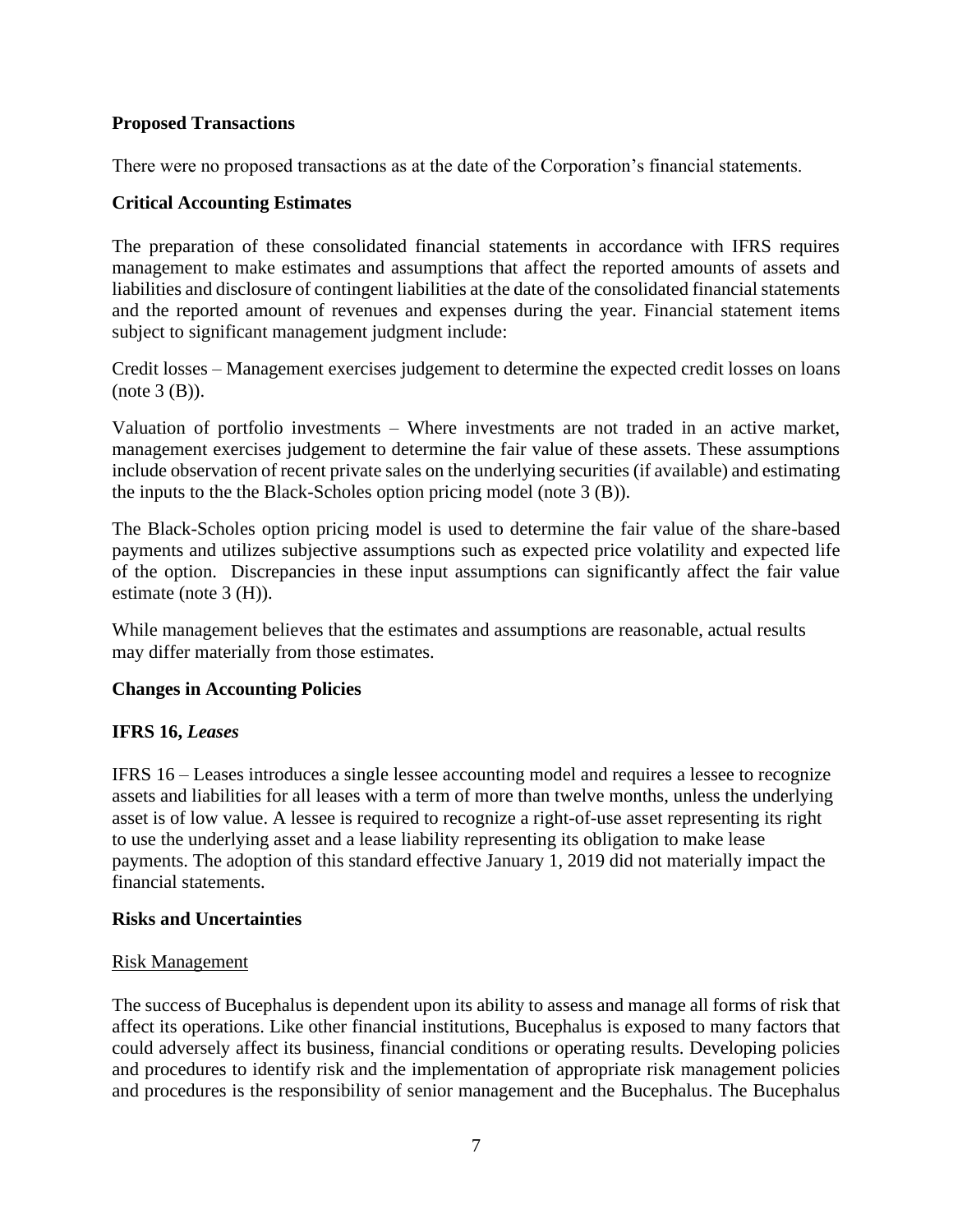Board directly, or through its committees, reviews and approves these policies and procedures, and monitors their compliance with them through ongoing reporting requirements. A description of the Bucephalus's most prominent risks follows.

## Market Risk

Bucephalus is exposed to certain market risk that the value of, or future cash flows from, Bucephalus's financial assets will significantly fluctuate due to changes in market prices. The value of the financial assets can be affected by changes in interest rates, foreign exchange rates, and equity and commodity prices. Bucephalus is exposed to market risk in trading its investments, and unfavourable market conditions could result in dispositions of investments at less than favourable prices. Additionally, Bucephalus is required to mark to market its fair value through profit or loss investments at the end of each reporting period. This process could result in significant write-downs of Bucephalus's investments over one or more reporting periods, particularly during periods of overall market instability, which would have a significant unfavourable effect on Bucephalus's financial position. Bucephalus manages market risk by having a portfolio which is not singularly exposed to any one issuer or class of issuers. The Bucephalus Board monitors changes in the market on an ongoing basis and adjusts Bucephalus's lending practices and policies when necessary to reduce the impact of the above risks.

### Liquidity Risk

Liquidity risk is the risk that Bucephalus will not have sufficient cash to meet its obligations as they become due. This risk arises from fluctuations in cash flows from making loan advances and receiving loan repayments. The goal of liquidity management is to ensure that adequate cash is available to honour all future investments. As well, effective liquidity management involves determining the timing of such commitments to ensure cash resources are optimally utilized.

As at March 31, 2021, Bucephalus had \$1,123,081 (December 31, 2020 - \$18,424) in cash and short-term investments. The Corporation had working capital of \$1,373,244 (December 31, 2020  $-$  (\$173,841)).

Subsequent to year end, the Company completed \$2,750,000 in private placement financings.

Bucephalus Capital does not have any bank indebtedness. In managements' opinion, Bucephalus Capital has sufficient resources to meet its current cash flow requirements.

Management is not aware of any trends or expected fluctuations that would create any liquidity deficiencies. Bucephalus believes that cash flow from continuing operations and existing cash resources will be sufficient to meet Bucephalus Capital's short-term requirements, as well as ongoing operations, and will be able to generate sufficient capital to support Bucephalus Capital's operations in the long-term. However, Bucephalus Capital may procure debt or equity financing from time to time to fund its operations.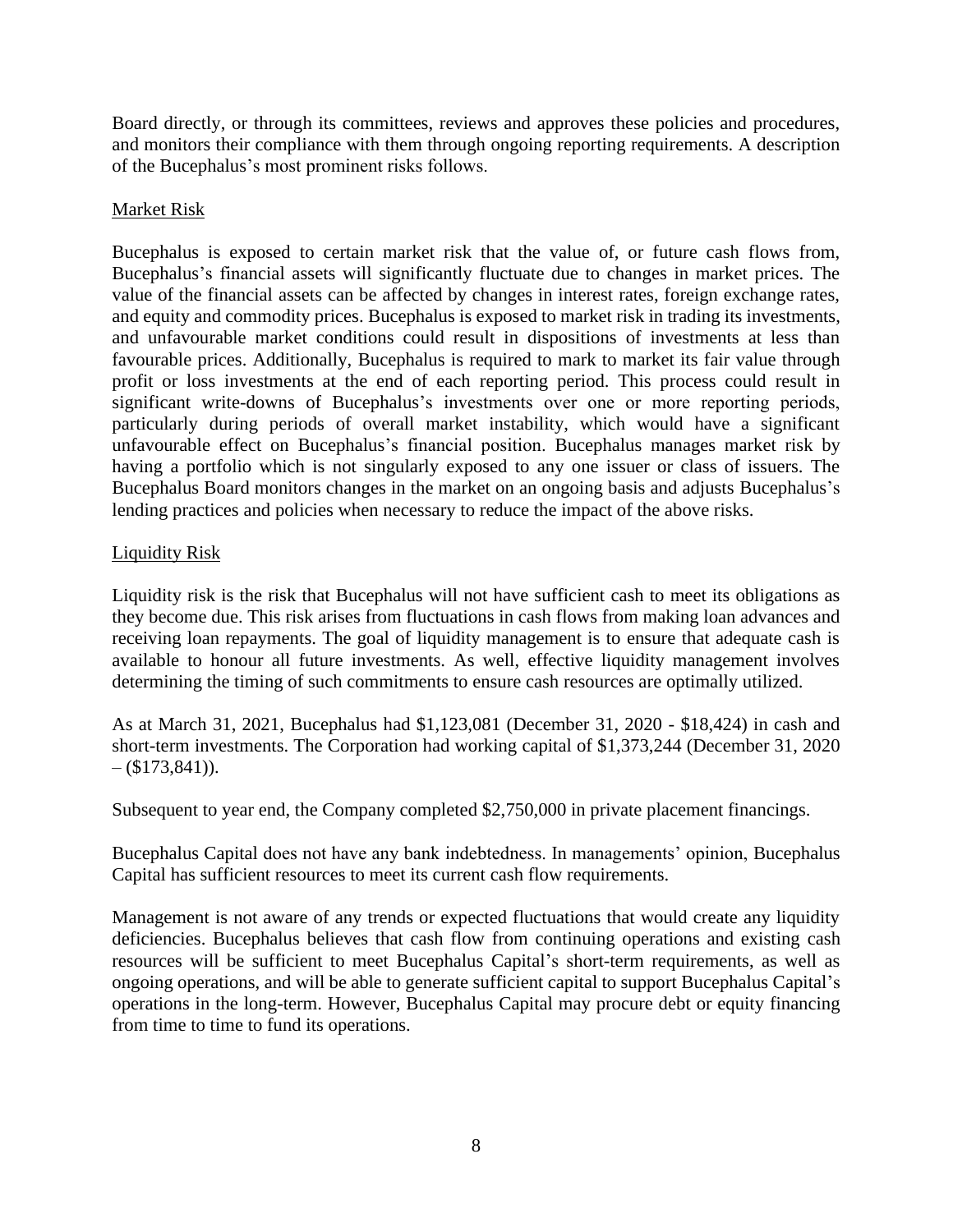### Currency Risk

Bucephalus Capital is exposed to certain currency risks that the value of certain financial instruments will fluctuate due to changes in foreign exchange rates. At times Bucephalus Capital intends to take advantage of foreign exchange contracts to manage the risk of currency fluctuations. As of March 31, 2021, Bucephalus Capital did not hold any such contracts.

#### Other Risks

### Dependence on Key Personnel

Bucephalus Capital is dependent upon the personal efforts, performance and commitment of its senior officers and directors, who are responsible for the development of Bucephalus Capital's business. Investors will be relying upon the business judgment, expertise and integrity of Bucephalus Capital's senior officers and directors. To the extent that the services of any of the senior officers or directors would be unavailable for any reason, a disruption to the operations of Bucephalus Capital could result, and other persons would be required to manage and operate Bucephalus Capital. Bucephalus Capital's future success will also depend in large part upon its ability to attract and retain highly skilled personnel. There can be no assurance that Bucephalus Capital will be successful in attracting and retaining such personnel.

### Possible Volatility of Stock Price

The market price of the Subordinate Shares could be subject to wide fluctuations in response to factors such as actual or anticipated variations in Bucephalus Capital's results of operations, changes in financial estimates by securities analysts, general market conditions and other factors. Market fluctuations, as well as general economic, political and market conditions such as recessions, interest rate changes or international currency fluctuations may adversely affect the market price of the Subordinate Shares.

### **Competition**

Bucephalus Capital operates in an increasingly competitive environment. Both large and small competitors compete with Bucephalus Capital. Some of these competitors may have longer operating histories, greater name recognition and greater financial and marketing resources than Bucephalus Capital. Bucephalus Capital believes that its ability to compete effectively is dependent upon the quality of its product and client service. There can be no assurance that Bucephalus Capital will be able to compete effectively and retain its existing clients or attract and retain new clients. Bucephalus Capital's current and potential competitors may develop and market new products or services that render Bucephalus Capital's existing and future products and services less marketable or competitive.

### Maintenance of Client Relationships

The ability of Bucephalus Capital to attract and maintain clients requires that it provide a competitive offering of products and services that meet the needs and expectations of its clients.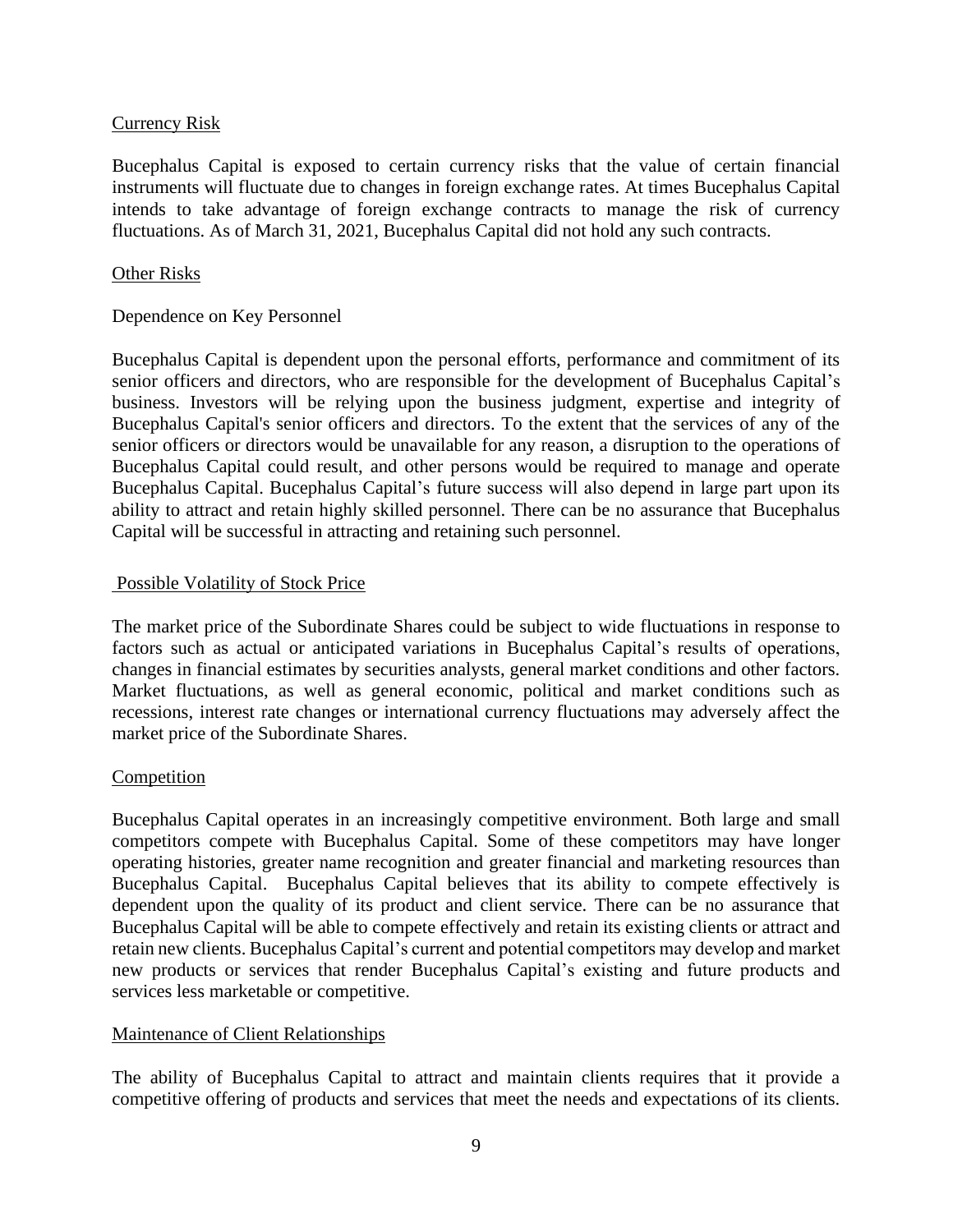Bucephalus Capital's ability to satisfy the needs or demands of its clients may be adversely affected by factors such as the inability or failure to identify changing client needs or expectations or the inability to adapt in a timely and cost-effective manner to innovative products and services offered by competitors.

### Strategic Relationships

Bucephalus Capital anticipates that, from time to time, it will enter into strategic relationships to syndicate certain bridge loans where appropriate, as part of its strategy to diversify and manage risks associated with its bridge loan portfolio. Syndication will afford Bucephalus Capital the opportunity to participate in much larger transactions. There can be no assurance that Bucephalus Capital will be able to enter into such relationships in the future, and its inability to do so may adversely affect its ability to continue to service its existing and prospective clients.

#### Share Data

Bucephalus Capital's issued and outstanding share capital is as follows:

### Outstanding Shares

|                          |                               | Dec 31, 2020                                                                                                                          |
|--------------------------|-------------------------------|---------------------------------------------------------------------------------------------------------------------------------------|
| 63,863,912               |                               | 23,809,395                                                                                                                            |
|                          |                               | 4,758,355<br>5,704,846                                                                                                                |
| 66,314,240<br>56,014,241 |                               | 29,514,241                                                                                                                            |
|                          |                               |                                                                                                                                       |
| May 20, 2021             | Mar 31, 2021                  | Dec 31, 2020                                                                                                                          |
|                          |                               |                                                                                                                                       |
|                          |                               |                                                                                                                                       |
| March to April<br>2024   |                               |                                                                                                                                       |
|                          |                               |                                                                                                                                       |
| May 20, 2021             | Mar 31, 2021                  | Dec 31, 2020                                                                                                                          |
| 3,550,000                |                               | 1,900,000                                                                                                                             |
| \$0.34                   | \$0.22                        | \$0.07                                                                                                                                |
|                          | May 27, 2021 to               | May 27, 2021                                                                                                                          |
| 2024                     | March 2024                    |                                                                                                                                       |
|                          | 41,479,999<br>$$0.05 - $0.25$ | May 20, 2021<br>Mar 31, 2021<br>51,255,886<br>2,450,328<br>26,750,000<br>$$0.05 - $0.25$<br>March 2024<br>1,800,000<br>March to April |

### **Forward-Looking Information**

These materials include certain "forward-looking statements" within the meaning of the Private Securities Litigation Reform Act of 1995. Other than statement of historical fact, all statements in